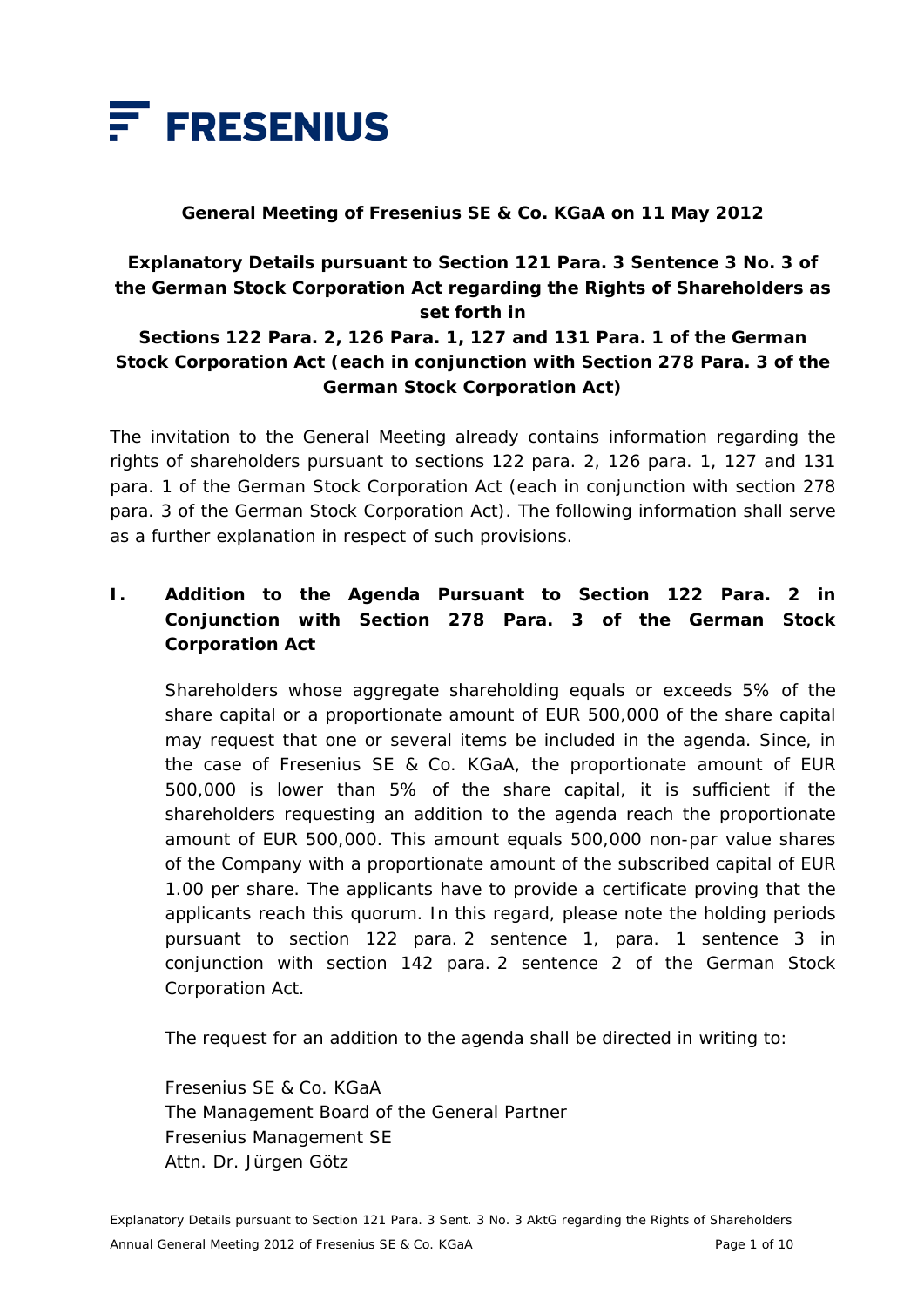

 Else-Kröner-Straße 1 61352 Bad Homburg v.d.H.

 The request must be received by the Company at the above mentioned address at least 30 days prior to the General Meeting; for the purpose of calculating the above time period, the day of receipt and the day of the meeting shall not be counted. Thus, the last permissible day of receipt is 10 April 2012, 24:00 hrs CEST. Each new item must be substantiated or accompanied by a proposal for resolution.

 Additions to the agenda which are to be published and have not already been published together with the convening notice will be published in the electronic Federal Gazette (*elektronischer Bundesanzeiger*) without undue delay following the receipt of the request and transmitted for publication to such media which are reasonably expected to disseminate the information in the entire European Union. Such additions to the agenda – as well as the admissible request for an addition itself – are also published on the website www.fresenius.com in the area Investor Relations/Annual General Meeting. The Company will notify about the amended agenda in accordance with section 125 para. 1 sentence 3, para. 2 and 3 of the German Stock Corporation Act in conjunction with section 278 para. 3 of the German Stock Corporation Act.

 These shareholder rights are based on the following provisions of the German Stock Corporation Act (excerpts):

Section 122 para. 1 and para. 2 of the German Stock Corporation Act

- (1) A general meeting shall be convened if shareholders having an aggregate shareholding amounting to one-twentieth of the share capital request this in writing, stating the purpose and the reasons therefor; the request shall be directed to the management board. The articles of association may provide that the right to request calling of a general meeting shall require a different form and the holding of a lower portion of the share capital. Section 142 para. 2 sentence 2 shall apply analogously.
- (2) In the same way, shareholders with an aggregate shareholding of one-twentieth of the share capital or the proportionate amount of EUR 500,000 may request that items be put on the agenda and be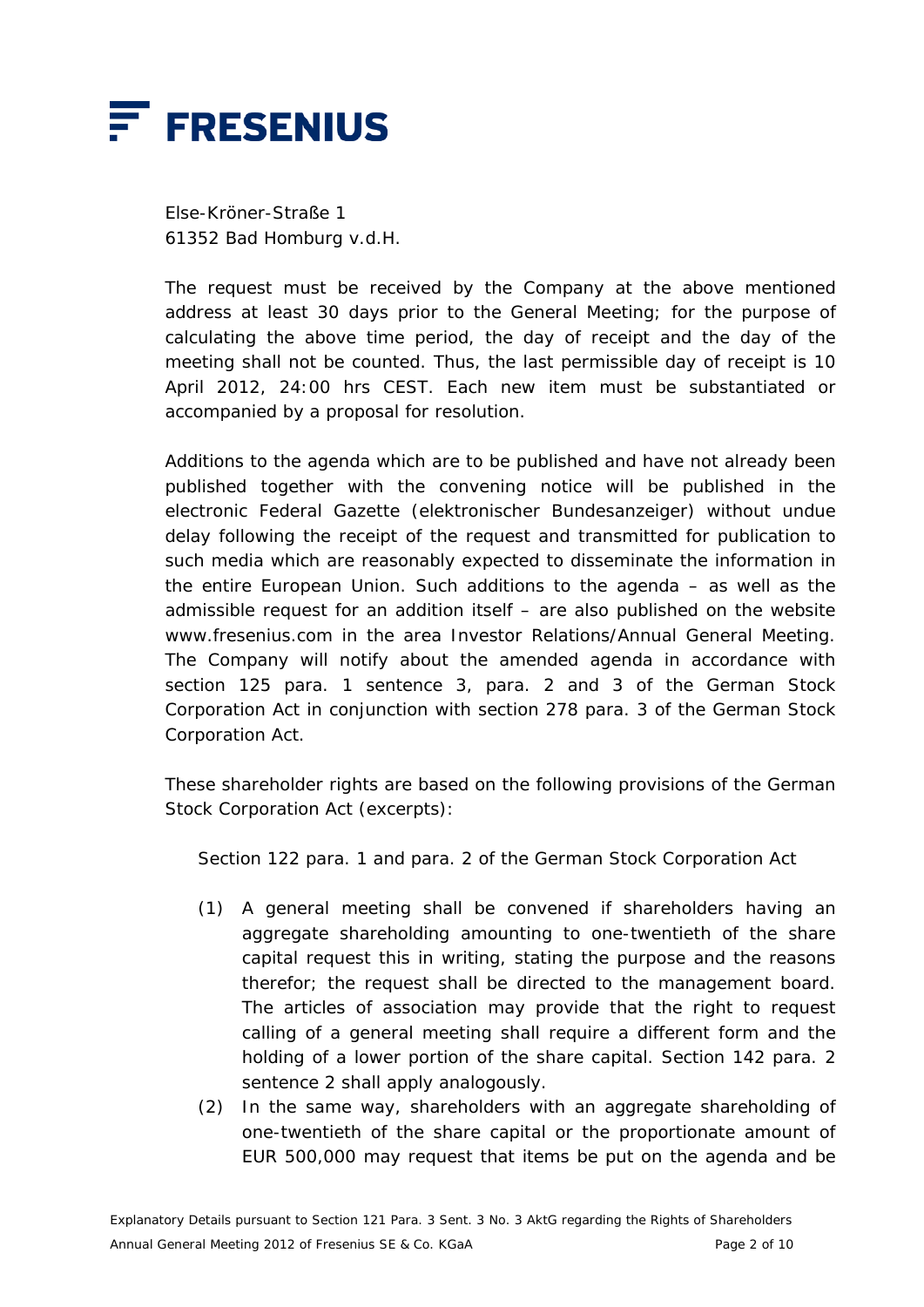

published. Each new item must be substantiated or accompanied by a proposal for resolution. The request within the meaning of sentence 1 must have been received by the company at least 24 days, and in the case of listed companies at least 30 days, prior to the meeting; for the purpose of calculating the above time period, the day of receipt shall not be counted.

Section 142 para. 2 sent. 2 of the German Stock Corporation Act

 The applicants must furnish evidence that they have been the holders of the shares for at least three months prior to the date of the general meeting and will continue to hold the shares until a decision on the petition is rendered.

# **II. Motions and Election Proposals by Shareholders (Sections 126 Para. 1 and 127 German Stock Corporation Act)**

 Pursuant to section 126 para. 1 of the German Stock Corporation Act in conjunction with section 278 para. 3 of the German Stock Corporation Act, counter motions of shareholders against a proposal of the general partner and/or the Supervisory Board with respect to a certain item on the agenda, including the shareholder's name, a statement of grounds for the motion and any comments of the management, if any, are to be made available on the website of the Company, provided that the shareholder has sent the counter motion to the address set out below no later than 14 days prior to the General Meeting of the Company. For the purpose of calculating the above time period, the day of receipt and the day of the meeting shall not be counted. Thus, the last permissible day of receipt is 26 April 2012, 24:00 hrs **CEST.** 

 A counter motion and the grounds therefor need not be made available if one of the exclusions pursuant to section 126 para. 2 of the German Stock Corporation Act in conjunction with section 278 para. 3 of the German Stock Corporation Act exists. The provisions of section 126 para. 2 German Stock Corporation Act read as follows:

(2) A counter motion and the grounds therefor need not be made available where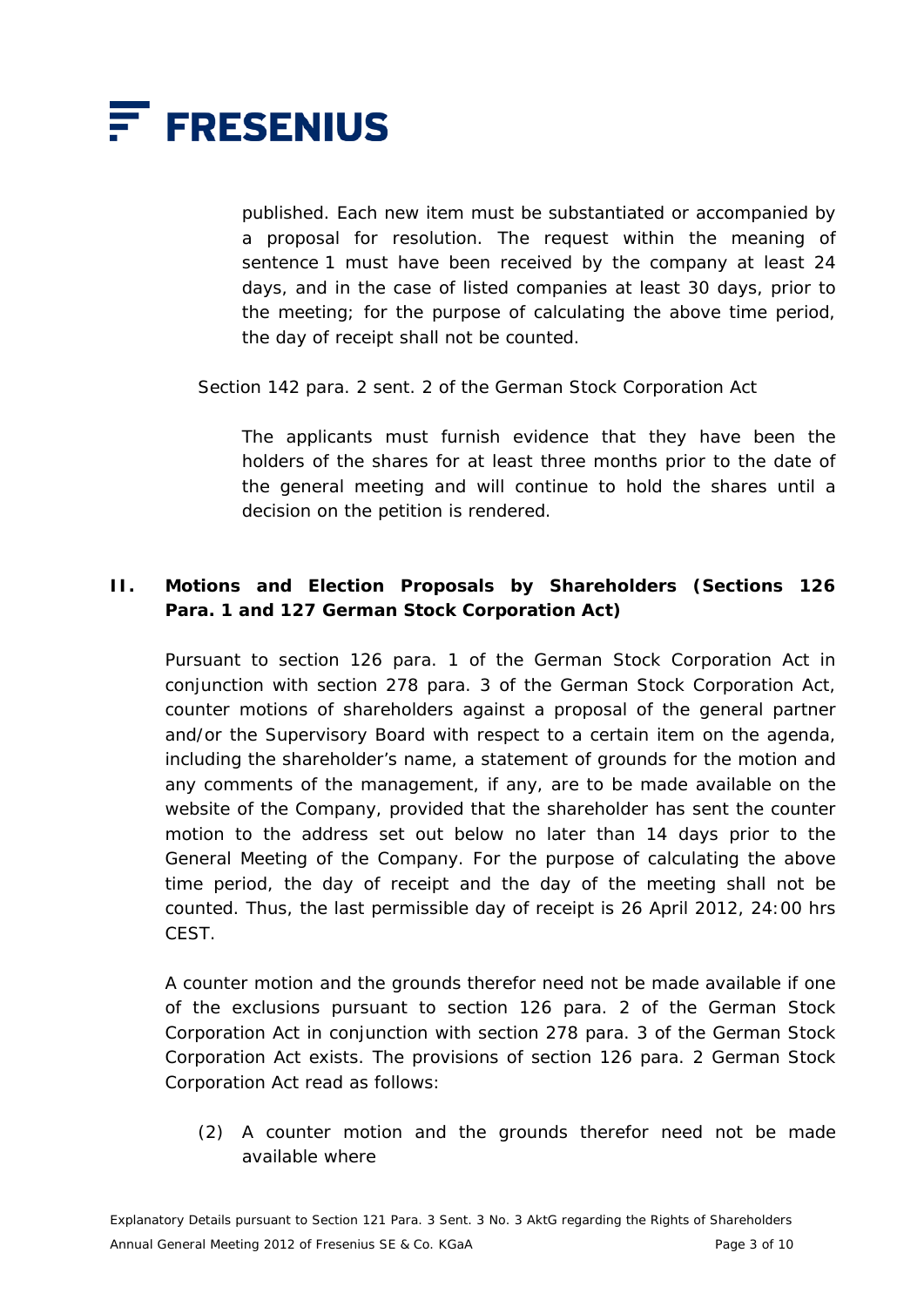

- 1. the management board would become criminally liable by reason of making available the counter motion and the grounds therefor,
- 2. the counter motion would result in a resolution of the general meeting which is illegal or violates the articles of association,
- 3. the grounds contain statements which are manifestly false or misleading in material respects or which are libellous,
- 4. a counter motion of such shareholder based on the same facts has already been made available regarding a general meeting of the Company pursuant to section 125,
- 5. the same counter motion of such shareholder on essentially identical grounds has already been made available pursuant to section 125 in respect of at least two general meetings of the company within the past five years and at such general meetings less than one-twentieth of the share capital represented voted in favour of such counter motion,
- 6. the shareholder indicates that he will neither attend nor be represented at the general meeting, or
- 7. the shareholder failed within the past two years at two general meetings to make or cause to be made on his behalf a counter motion communicated by him.

 The statement of grounds need not be made available if it exceeds a total of 5,000 characters.

 Pursuant to section 126 para. 3 of the German Stock Corporation Act in conjunction with section 278 para. 3 of the German Stock Corporation Act the general partner may combine several counter motions and their statements of grounds if several shareholders make counter motions in respect of the same subject matter to be resolved.

The right of every shareholder to make counter motions regarding the various agenda items during the General Meeting even without prior communication to the Company remains unaffected. This right results from section 124 para. 4 sentence 2 of the German Stock Corporation Act. According to this provision, no publication is required for the adoption of resolutions on motions made in respect of agenda items. Section 126 of the German Stock Corporation Act in conjunction with section 278 para. 3 of the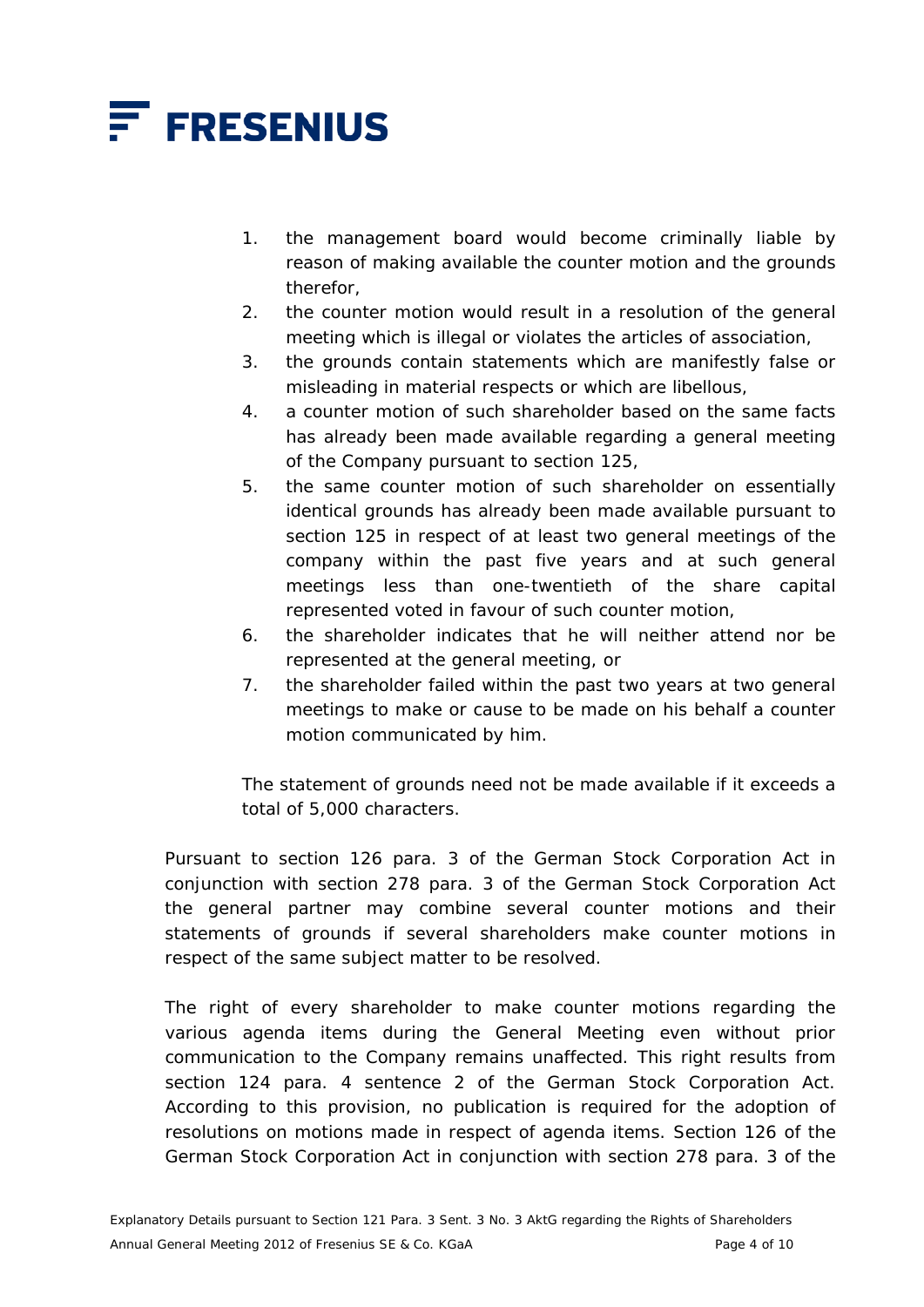

German Stock Corporation Act only stipulates the conditions under which the Company is obliged to make counter motions communicated by shareholders prior to a general meeting available.

 We point out that any counter motions which have been sent to the Company in advance in due time will be considered only if they are made orally during the meeting.

 The above explanations apply accordingly to election proposals regarding a member of the Supervisory Board or an external auditor to be elected at the General Meeting (section 127 of the German Stock Corporation Act in conjunction with section 278 para. 3 of the German Stock Corporation Act). Unlike counter motions, shareholders do not have to provide a statement of grounds for election proposals. Election proposals do not have to be made available in the cases provided for in section 126 para. 2 of the German Stock Corporation Act and if they do not contain the information pursuant to section 124 para. 3 sentence 4 and section 125 para. 1 sentence 5 of the German Stock Corporation Act in conjunction with section 278 para. 3 of the German Stock Corporation Act. Accordingly, an admissible proposal for the election of a natural person has to contain the name, the exercised profession and the place of residence of the nominee, in case of a proposal for the election of a company the corporate name and registered office (section 124 para. 3 sentence 4 of the German Stock Corporation Act in conjunction with section 278 para. 3 of the German Stock Corporation Act). Furthermore, in case of an election of members of the Supervisory Board, information on their membership in other supervisory boards the constitution of which is required by law and information on their membership in comparable domestic and foreign supervisory bodies of business undertakings have to be added (section 125 para. 1 sentence 5 of the German Stock Corporation Act in conjunction with section 278 para. 3 of the German Stock Corporation Act).

 Any shareholder motions (including the statement of grounds therefor) and election proposals pursuant to section 126 para. 1 and section 127 in conjunction with section 278 para. 3 of the German Stock Corporation Act shall be sent exclusively to:

 Fresenius SE & Co. KGaA Investor Relations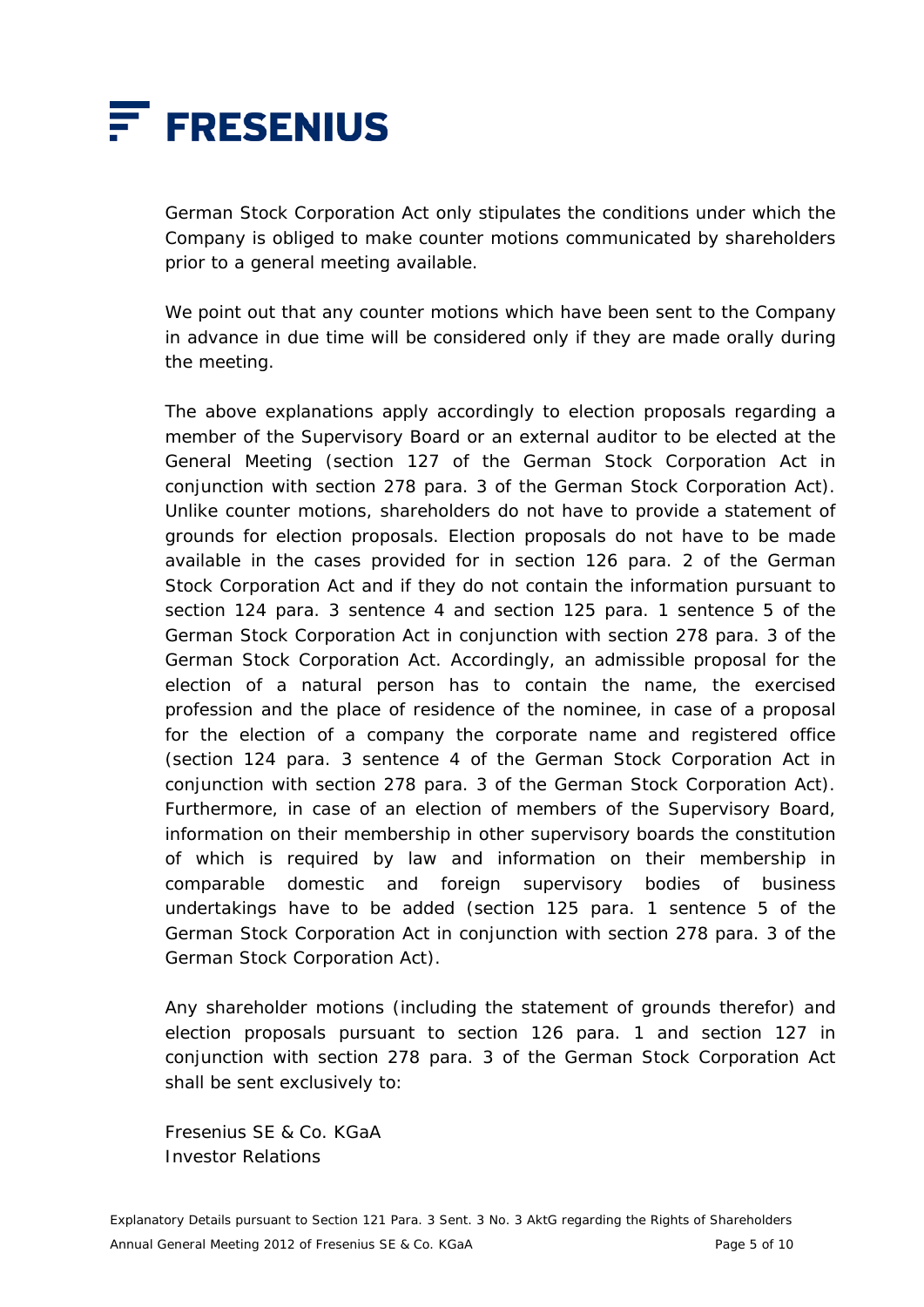

 Else-Kröner-Straße 1 61352 Bad Homburg v.d.H. Telefax: +49 (0) 61 72 / 608-24 88 E-mail to: ir-fre@fresenius.com

 Any motions and proposals for election of shareholders which are to be made available (including the shareholder's name and – in case of motions – the statement of grounds therefor) will be made available after their receipt on the website www.fresenius.com under Investor Relations/Annual General Meeting. Any comments of the management, if any, will also be published on that website.

 The above shareholder rights are based on the following provisions of the German Stock Corporation Act (in addition to the provisions of section 126 para. 2 German Stock Corporation Act which have already been cited above).

Section 126 para. 1 and 3 of the German Stock Corporation Act

- (1) Motions by shareholders, including the shareholder's name, a statement of grounds for the motion and any comments of the management, are to be made available to the relevant persons to be notified in accordance with section 125 para. 1 to 3 German Stock Corporation Act under the conditions set forth therein, provided that the shareholder has sent to the relevant address stated in the convening notice a counter motion against a proposal of the management board and the supervisory board with respect to a particular item of the agenda, including a statement of grounds for the counter motion, no later than 14 days prior to the meeting of the company. For the purposes of calculating such time period, the day of receipt shall not be counted. In the case of listed companies, the aforementioned information must be made available on the website of the company. Section 125 para. 3 shall apply mutatis mutandis.
- (3) If several shareholders make counter motions in respect of the same subject matter to be resolved, the management board may combine such counter motions and the respective statements of grounds.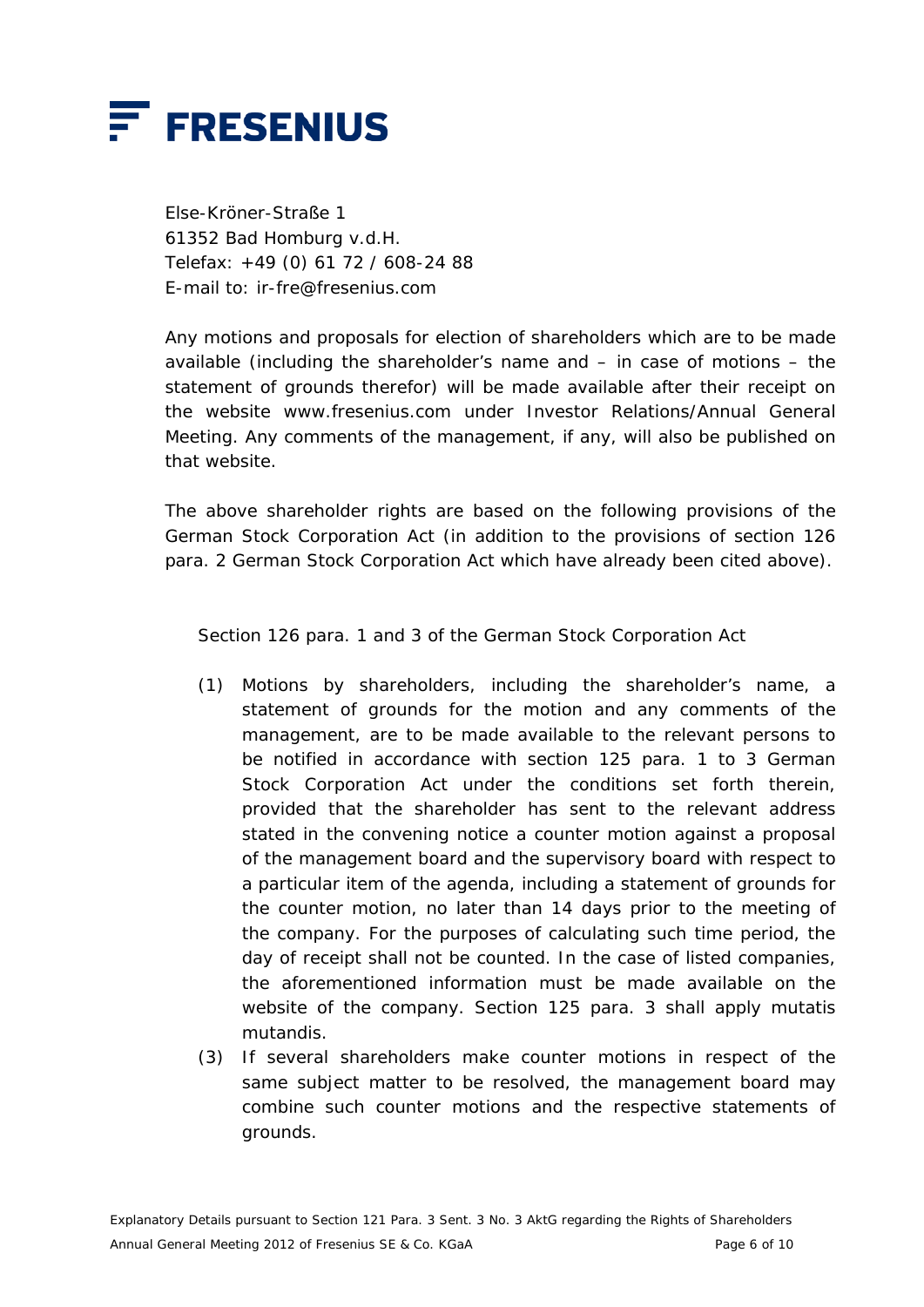

#### Section 127 of the German Stock Corporation Act

 Section 126 shall apply analogously to a proposal by a shareholder for the election of members of the supervisory board or external auditors. Such proposal need not be substantiated. The management board is under no obligation to make available the proposal unless it contains the information required under section 124 para. 3 sentence 3 and section 125 para. 1 sentence 5.

# **III. Shareholders' Information Rights (Section 131 Para. 1 of the German Stock Corporation Act in conjunction with section 278 para. 3 of the German Stock Corporation Act)**

 In the General Meeting, each shareholder and shareholder's representative may request from the general partner information on the matters of the Company to the extent that such information is necessary for a proper evaluation of the relevant item on the agenda (cf. section 131 para. 1 of the German Stock Corporation Act in conjunction with section 278 para. 3 of the German Stock Corporation Act). The information right also extends to the Company's legal and business relationships with any affiliated company as well as to the situation of the Group and the companies included in the consolidated financial statements.

 Requests for information will in principle be made orally at the General Meeting during the discussion.

 The information shall comply with the principles of conscientious and accurate accounting. The general partner may refuse to provide information under the conditions set forth in section 131 para. 3 German Stock Corporation Act in conjunction with section 278 para. 3 of the German Stock Corporation Act. The provisions of section 131 para. 3 of the German Stock Corporation Act read as follows:

- (3) The management board may refuse to provide information
	- 1. to the extent that the provision of such information is, according to sound business judgement, likely to cause material damage to the company or an affiliated company;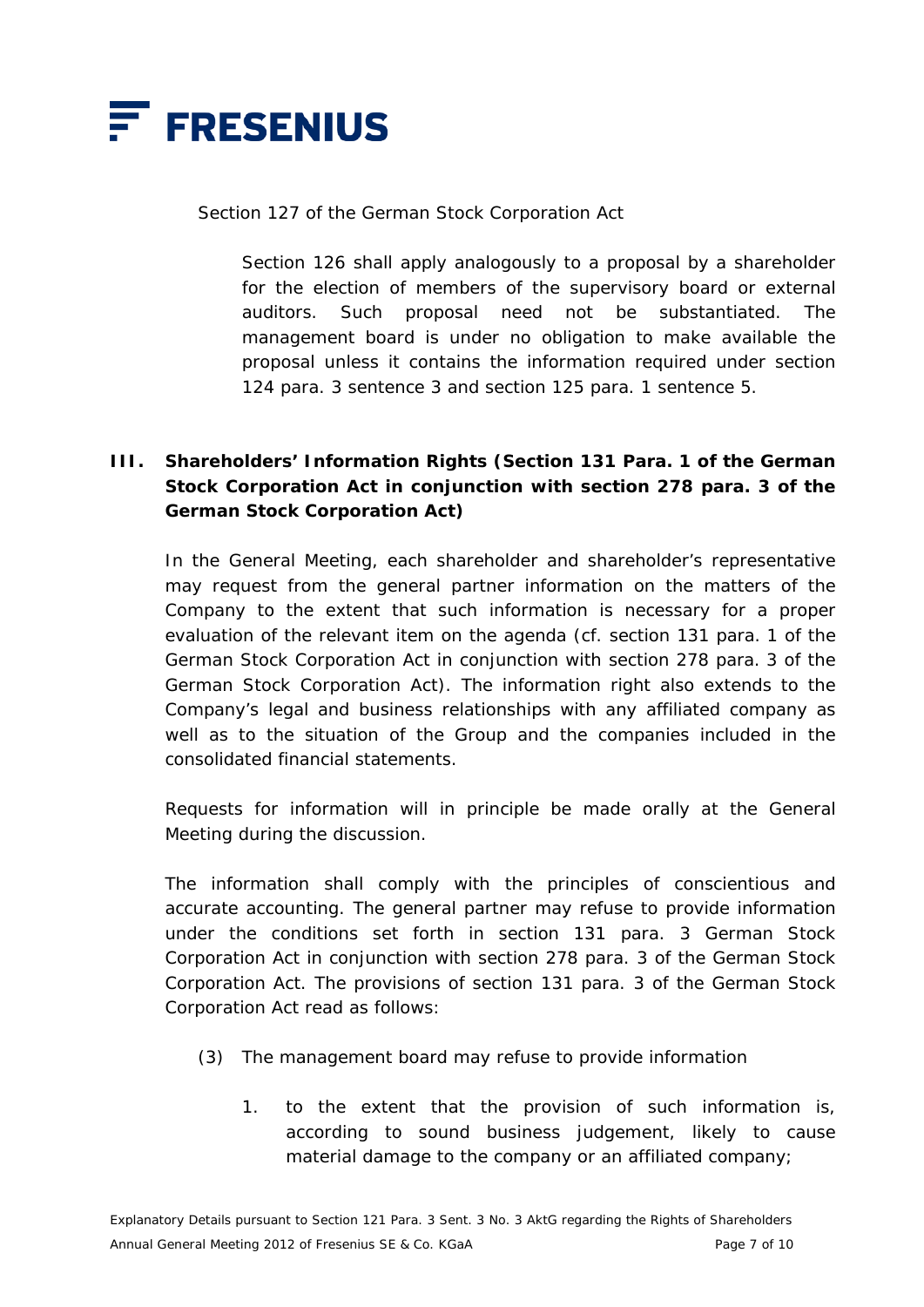

- 2. to the extent that such information relates to tax valuations or the amount of certain tax liabilities;
- 3. regarding the difference between the value at which items are shown in the annual balance sheet and the higher market value of such items, unless the general meeting is to approve the annual financial statements;
- 4. regarding the accounting and valuation methods, to the extent that disclosure of such methods in the notes suffices to provide a fair view of the actual asset, financial and profit situation of the company within the meaning of section 264 para. 2 of the German Commercial Code; the foregoing shall not apply if the general meeting is to approve the annual financial statements;
- 5. to the extent that the provision of the information would render the management board criminally liable;
- 6. to the extent that, in the case of credit institutions or financial services institutions, information on accounting and valuation methods applied and set-offs made need not be given in the annual financial statements, the annual report, the consolidated financial statements or the consolidated annual report;
- 7. to the extent that the information is continuously accessible on the website of the company for a period of at least seven days prior to and during the general meeting.

 The provision of information may not be refused for any other reasons.

 Pursuant to Article 17 para. 2 of the Articles of Association, the chairman of the meeting may reasonably restrict the time for shareholders' question right and right to speak; in particular, he has the right to determine a reasonable time frame for the discussions on the individual agenda items, or for individual questions and statements at the beginning or during the General Meeting. However, the shareholders' right to receive answers to questions already raised under the conditions set out in section 131 para. 1 of the German Stock Corporation Act remains unaffected by those restrictions of the question right and the right to speak.

 These shareholder rights are based on the following provisions of the German Stock Corporation Act and the Articles of Association (in addition to the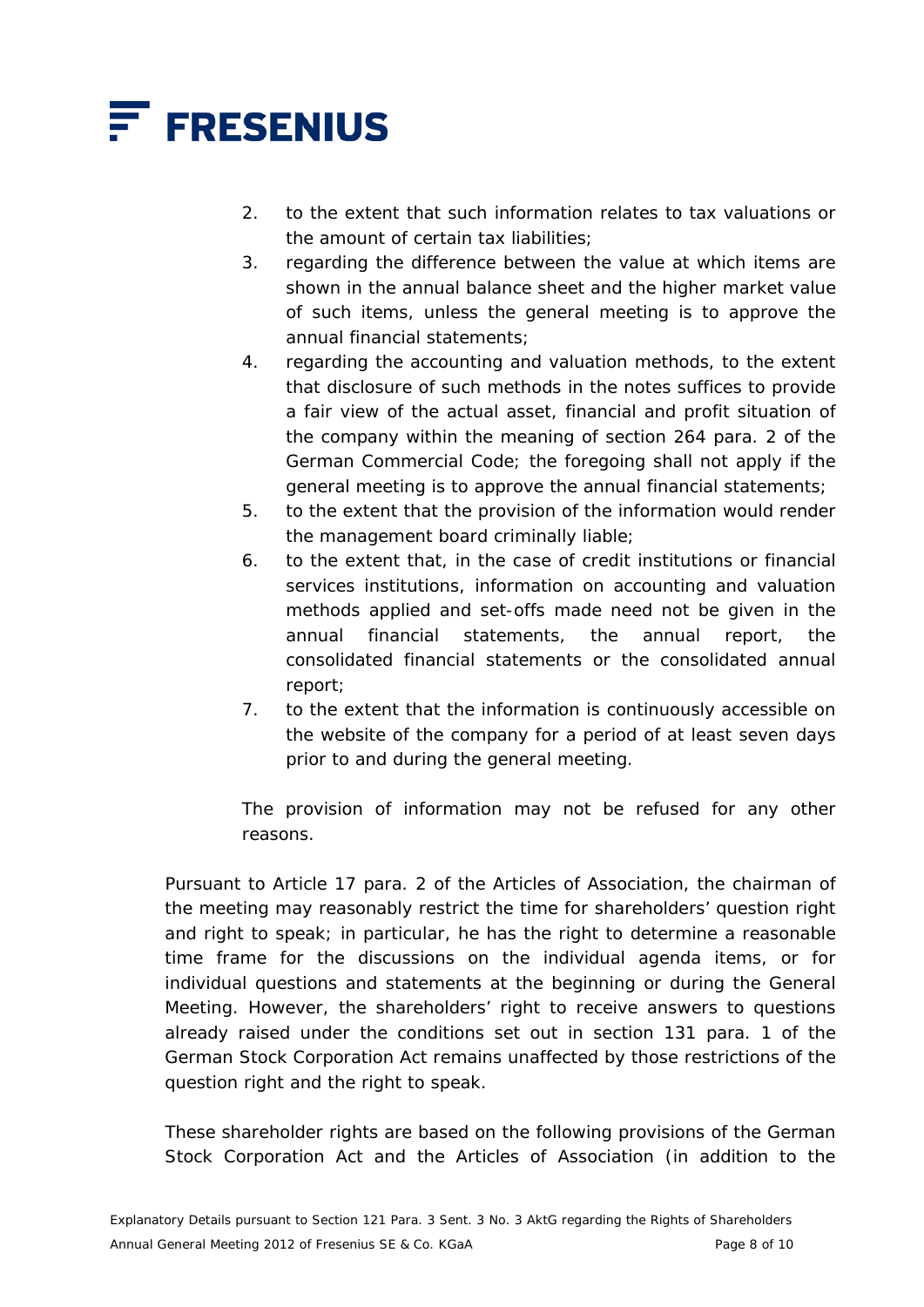

provisions of section 131 para. 3 of the German Stock Corporation Act which have already been cited above):

Section 131 para. 1, 2, 4 and 5 of the German Stock Corporation Act

- (1) At the general meeting, each shareholder shall upon request be provided with information by the management board regarding the matters of the company to the extent that such information is necessary for a proper evaluation of the relevant item on the agenda. The duty to provide information shall also extend to the company's legal and business relations with any affiliated company. If a company makes use of the simplified procedure pursuant to section 266 para. 1 sentence 2, section 276 or section 288 of the German Commercial Code, each shareholder may request that the annual financial statements be presented to him at the general meeting on such annual financial statements in the form that would have been used if such provisions on simplified procedure had not been applied. The duty of the management board of a parent company (section 290 para. 1, 2 of the German Commercial Code) to provide information at the general meeting in which the consolidated financial statements and the consolidated annual report are presented shall also extend to the situation of the group and the companies included in the consolidated financial statements.
- (2) The information provided shall comply with the principles of conscientious and accurate accounting. The articles of association or the rules of procedure pursuant to section 129 German Stock Corporation Act may entitle the chairman of the meeting to set a reasonable time limit for shareholders' questions or speeches, and to determine more detailed rules in this respect.
- (4) If information has been provided to a shareholder outside a general meeting by reason of its status as a shareholder, such information shall be provided to any other shareholder at the general meeting upon request of the respective shareholder, even if such information is not necessary for a proper evaluation of the agenda item. The Management Board may not refuse to provide such information on the grounds of Paragraph (3) sentence 1 Nos. 1 to 4. Sentences 1 and 2 shall not apply if a subsidiary (section 290 para. 1, 2 of the German Commercial Code), a joint venture (section 310 para. 1 of the German Commercial Code) or an associated company (section